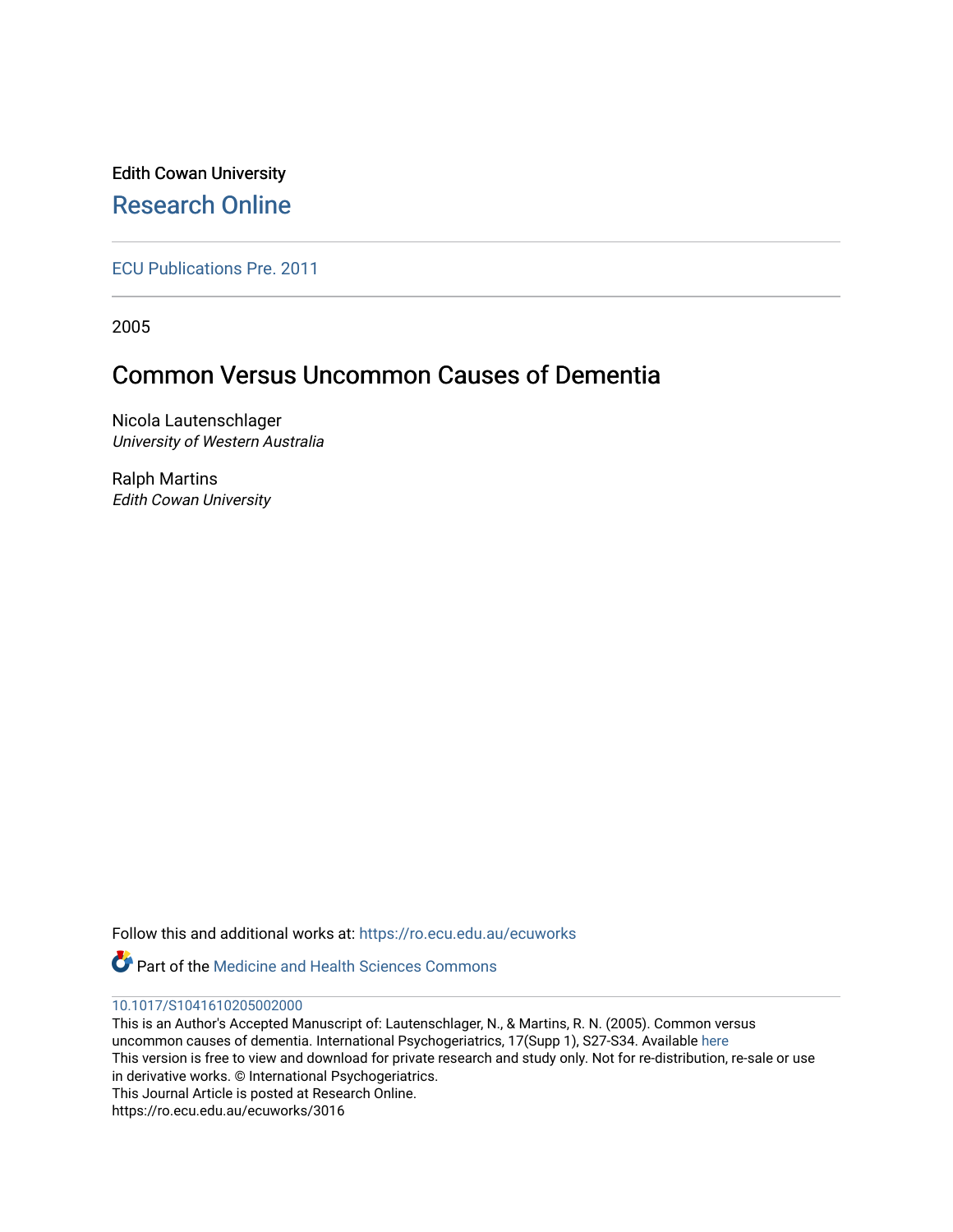# **Common versus uncommon causes of dementia**

## Nicola T. Lautenschlager<sup>1</sup> and Ralph N. Martins<sup>2</sup>

..............................................................................................................................................................................................................................................................................

<sup>1</sup>*School of Psychiatry and Clinical Neurosciences, University of Western Australia, Australia* <sup>2</sup>*Sir James McCusker Alzheimer's Disease Research Unit, School of Biomedical and Sports Science, Edith Cowan University, Joondalup, and School of Psychiatry and Clinical Neurosciences, University of Western Australia, Hollywood Private Hospital Nedlands, WA, Australia*

#### ABSTRACT

When patients present with a dementia syndrome at a young age, the experienced clinician will automatically include uncommon dementias in the diagnostic considerations, as familial uncommon dementias due to genetic mutations frequently present as early-onset dementias. This paper highlights why uncommon dementias due to genetic mutations, although marginal in terms of prevalence numbers in the total population, are of significance in the quest to unravel the underlying cause of common dementias such as Alzheimer's disease (AD), dementia with Lewy bodies (DLB), frontotemporal dementias (FTD) and vascular dementia (VaD).

**Key words:** genetics, risk factors, environment, aging, age at onset, heterogeneity

#### **Introduction**

#### **Common versus uncommon: some thoughts about terminology**

When acquiring knowledge about dementia, the categories of common and uncommon causes of dementia are soon apparent. Alzheimer's disease (AD) and vascular dementia (VaD) are usually described as the two most common causes of dementia worldwide, with some variation in prevalence between the two depending on ethnic background. Uncommon dementias often appear clinically as part of a syndrome of a complex neurological or systemic disorder and the challenge is to identify them correctly, if possible, because curative treatment might be available in the rare subgroup of reversible dementia syndromes. This

*Correspondence should be addressed to*: Nicola T. Lautenschlager, Mail Delivery Point M573, University of Western Australia School of Psychiatry and Clinical Neurosciences, 35 Stirling Highway, Crawley, Perth, WA 6009, Australia. Phone: +61- 8-9224-2855; Fax: +61-8-9224-8009. Email: nicolal@cyllene.uwa.edu.au.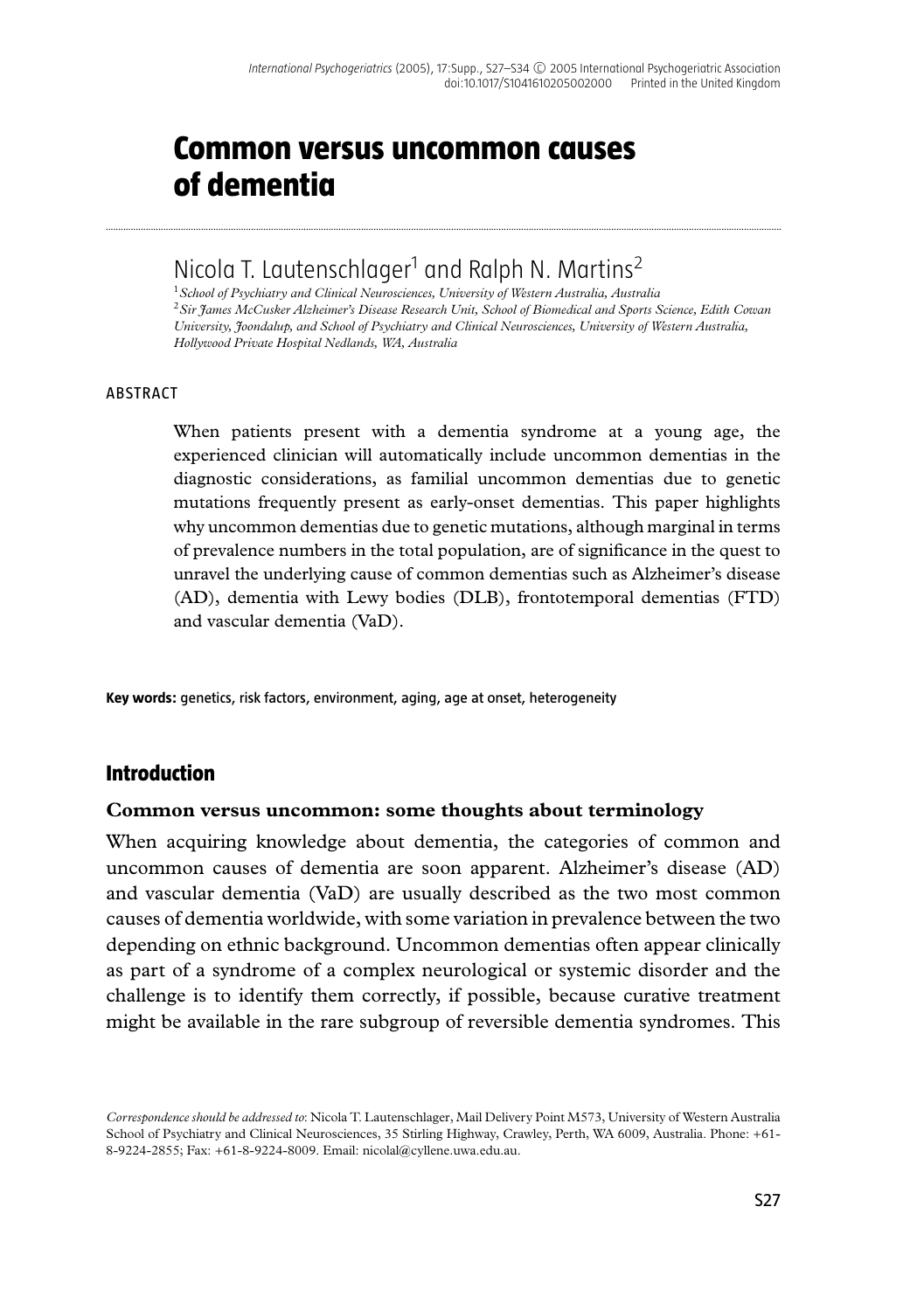is often the case in acquired syndromes, such as those due to infections, but also occurs with inherited conditions, such as Wilson's disease.

A common dementia, such as AD (50–60% of all dementia cases), shows similarities with other common diseases, such as type 2 diabetes mellitus or hypertension. These diseases tend to show an increase in incidence and prevalence with age and the underlying disease processes and their causes are often considered to be multifactorial, involving interplay between several genes and environmental factors. Patients with the same disease phenotype can present with a variety of different risk-factor combinations, including different combination sets of predisposing genes. How these various risk factors interact and influence each other's expression remains largely unknown.

As the most frequent types of dementia can be considered complex genetic diseases, it may be surprising that knowledge about the underlying causes of some of the rare causes of dementia, although much less prevalent, is more advanced, especially in monogenic disorders such as Huntington dementia. It is possible, therefore, that we will learn more about the common types of dementia by studying its least frequent causes. In fact, much of what we now know about AD has arisen from the study of its uncommon causes, such as familial AD associated with autosomal dominant inheritance.

### **Genetic information on rare neurodegenerative dementias applied to common dementias**

#### **Familial Alzheimer's disease (FAD)**

Familial AD (FAD) is rare, accounting for up to 5% of all cases of AD (Cummings and Cole, 2002). To date, mutations to three genes, the amyloid precursor protein (APP) on chromosome 21, the presenilin 1 (PS1) on chromosome 14, and the presenilin 2 (PS2) on chromosome 1, have been identified as causing FAD with a penetrance of more than 85% (St. George-Hyslop, 2000). All these mutations seem to result in the overproduction of the *β*-amyloid protein (A*β*), which is generated by cleavage of the APP by the enzymes  $\beta$ - and  $\gamma$ -secretase. The soluble oligomeric form of A $\beta$  is thought to be the major toxic form of A*β*, causing, initiating or contributing to synaptic degeneration and ultimately nerve cell death. The soluble form of A*β* eventually forms fibrils in the extracellular space and is deposited as amyloid plaques, one of the neuropathological hallmarks of familial and sporadic AD. These A*β* fibrils are thought to play a key role in neuroinflammation. This knowledge of A*β*, the development of amyloid plaques and the *β*-amyloid cascade hypothesis (Hardy and Higgins, 1992), had its origins in the investigation of a very small number of families with FAD. The identification of the relevant genes, as well as their pathogenic mutations, enabled scientists to develop laboratory and animal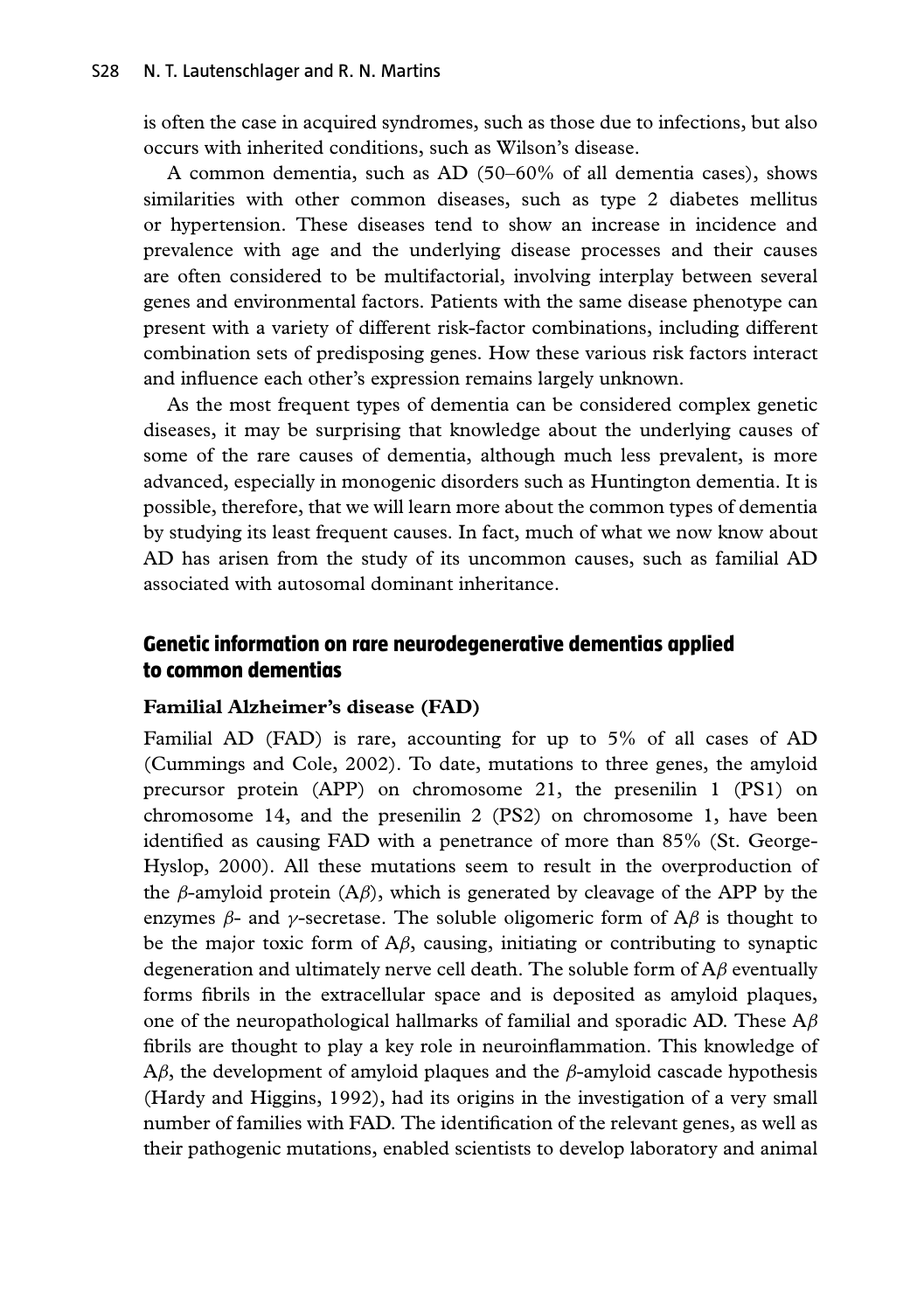models of the illness. In other words, our current understanding of the common sporadic form of AD is heavily based on models generated through the study of rare familial cases of AD. This knowledge should contribute to the development of effective and specific treatments for AD in the near future.

#### **Dementia with Lewy bodies (DLB)**

DLB was described systematically in the 1980s as a clinically distinguishable dementia syndrome (Kosaka *et al*., 1980). Autopsy studies diagnosed DLB in 15–20% of patients with dementia (McKeith, 2002); however, the discrimination from AD pathology is controversial and led to the description of subtypes such as "DLB with senile plaques," "pure DLB" and "plaque-only AD with or without Lewy bodies" (Ince *et al*., 1998). There is also clinical overlap of symptoms with other dementias such as AD, Parkinson's disease (PD), PD with dementia (PDD) and progressive supranuclear palsy (PSP) (Graeber and Müller, 2003). Thirty-five percent of patients with AD, for example, develop extrapyramidal signs and up to 40% of patients with PD develop cognitive decline (Galvin *et al*., 2001).

DLB is characterized by visual hallucinations, fluctuations of cognitive function, frequent falls, a sensitivity to the extrapyramidal side-effects of antipsychotic medications, and parkinsonism (McKeith *et al*., 1996). Like its more common neurodegenerative counterpart AD, DLB is considered to be a "complex disorder" (Graeber and Muller, 2003) and, as is the case for AD, ¨ the study of uncommon familial cases of DLB unravels some of its underlying genetic pathological mechanisms.

A few families with an autosomal-dominant inheritance pattern, often with low penetrance, have been described (Brett *et al*., 2002; Galvin *et al*., 2002). In a recently described Spanish family with familial DLB, the causative mutation, E46K in the *α*-synuclein gene on chromosome 4, was identified (Zarranz *et al*., 2004). This mutation seems to interfere with the normal function of the presynaptic *α*-synuclein protein. Misfolded *α*-synuclein is the main component of the Lewy bodies, which in DLB are usually located in the substantia nigra, basal nucleus of Meynert, locus coeruleus and gray matter. Its function is not yet fully understood, but it might be involved in lipid binding and play a role in the regulation of dopamine release at the presynaptic terminal (Galvin *et al*., 2001). As a result of these investigations, and those of closely related forms of PD, DLB is now described as synucleinopathy, more closely related to PD than to AD pathology.

#### **Frontotemporal dementias or degenerations (FTD)**

The third most prevalent form of neurodegenerative dementias following AD and DLB comprises the frontotemporal dementias or degenerations (FTD). This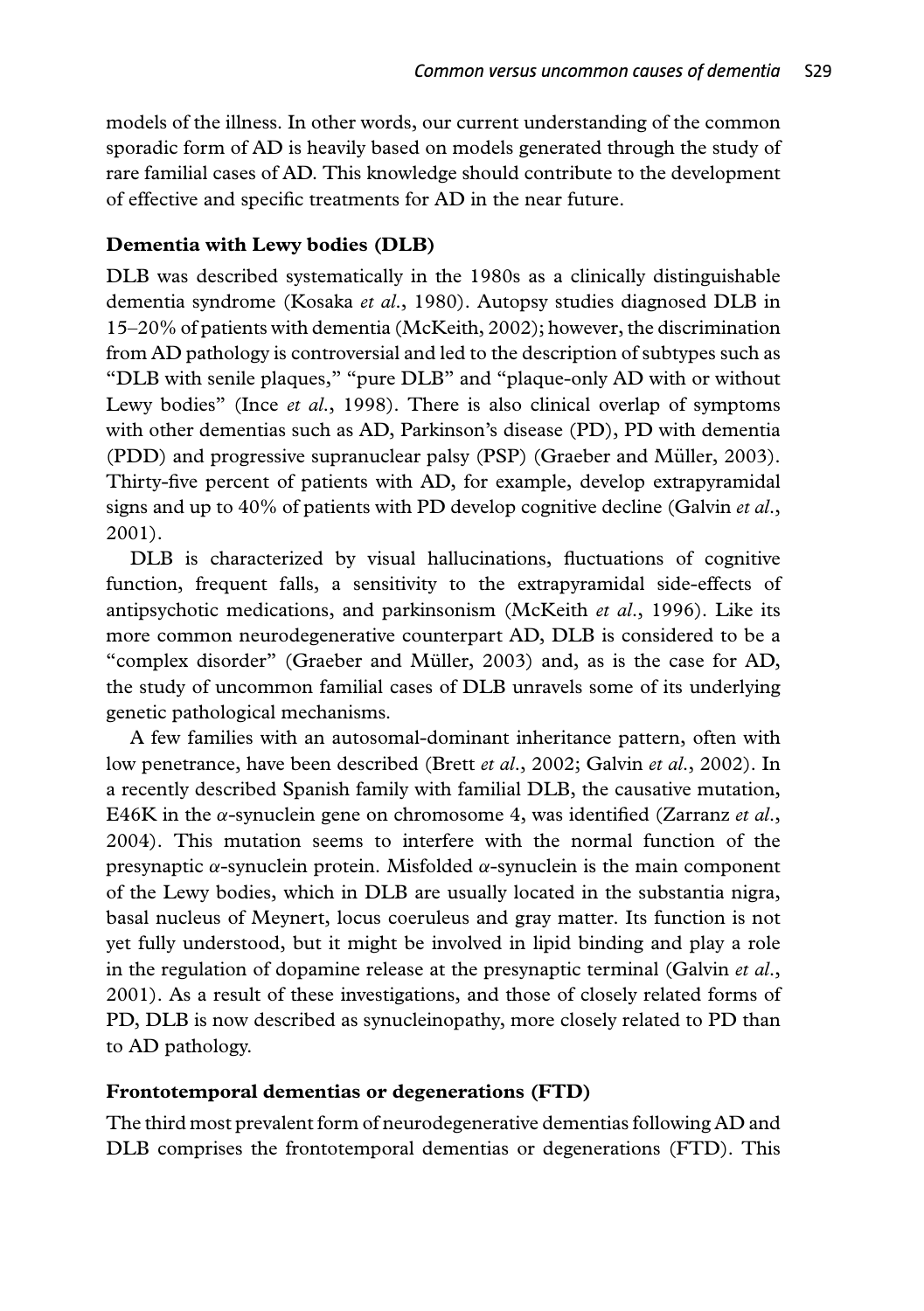group includes Pick's disease, FTD without specific neuropathological features, corticobasal degeneration, dementias with parkinsonism linked to chromosome 17 mutations, and dementias associated with motor neuron disease (Lovestone *et al*., 2002). The various types of FTD have in common a progressive degeneration of the frontal and/or temporal lobes. While FTD are considered less frequent than AD, a lack of epidemiological data, together with confusion regarding diagnostic criteria, results in uncertainty regarding its true prevalence and incidence. FTD typically has its onset before age 65 years. Recent prevalence studies reported a mean age at onset of 52.8  $\pm$  8.7 years in the U.K. and 57.9  $\pm$ 9.0 in the Netherlands (Ratnaavalli *et al*., 2002; Rosso *et al*., 2003). Prevalence data vary depending on the method and criteria used. A recent study from the province of Zuid-Holland in the Netherlands reported prevalence rates of 3.6, 9.4 and 3.8 per 100 000 at ages 50–59, 60–69 and 70–79 years, respectively (Rosso *et al*., 2003). A study from the U.K. found a prevalence of 15 cases per 100 000 at age 45–64 years (Ratnaavalli *et al*., 2002). Compared to AD and DLB, the percentage of familial cases is higher in FTD. Rosso *et al*. (2003) reported in a data set of 345 FTD patients the presence of mutations of the tau gene on chromosome 17 in 32% of patients with other affected first-degree family members, and 43% for all patients with FTD.

Stanford *et al*. (2004) found a tau gene mutation in 25% of patients with familial FTD, but only in 4% of those without a positive family history. The clinical phenotype of tauopathies can vary considerably within the same family (van Swieten *et al*., 2004). More than 25 different mutations in the tau gene have been reported and a common pathological feature for most of these "mutationcases" of FTD is the occurrence of fibrillar tau-based pathology in the neurons (Pickering-Brown, 2004). This contributed to the hypothesis that the deposition of tau could be the core pathological process leading to clinical symptoms in tauopathies (Spillantini *et al*., 1998). However, Stanford *et al*. (2004) recently reported the presence of tau mutations without evidence of accumulation of insoluble tau or tau-based neuronal inclusions. There are also FTD families that show a positive linkage to chromosome 17 without detection of a specific tau mutation and without the typical fibrillar tau pathology of the "mutation-cases."

### **The implications of uncommon hereditary forms on sporadic forms of vascular dementia**

#### **Cerebral autosomal dominant arteriopathy with subcortical infarcts and leukoencephalopathy (CADASIL)**

Strokes represent the pathological basis of VaD. A very small group of VaD cases are due to underlying genetic conditions that increase the risk of strokes. This is a very variable group of conditions including hemoglobinopathies, coagulation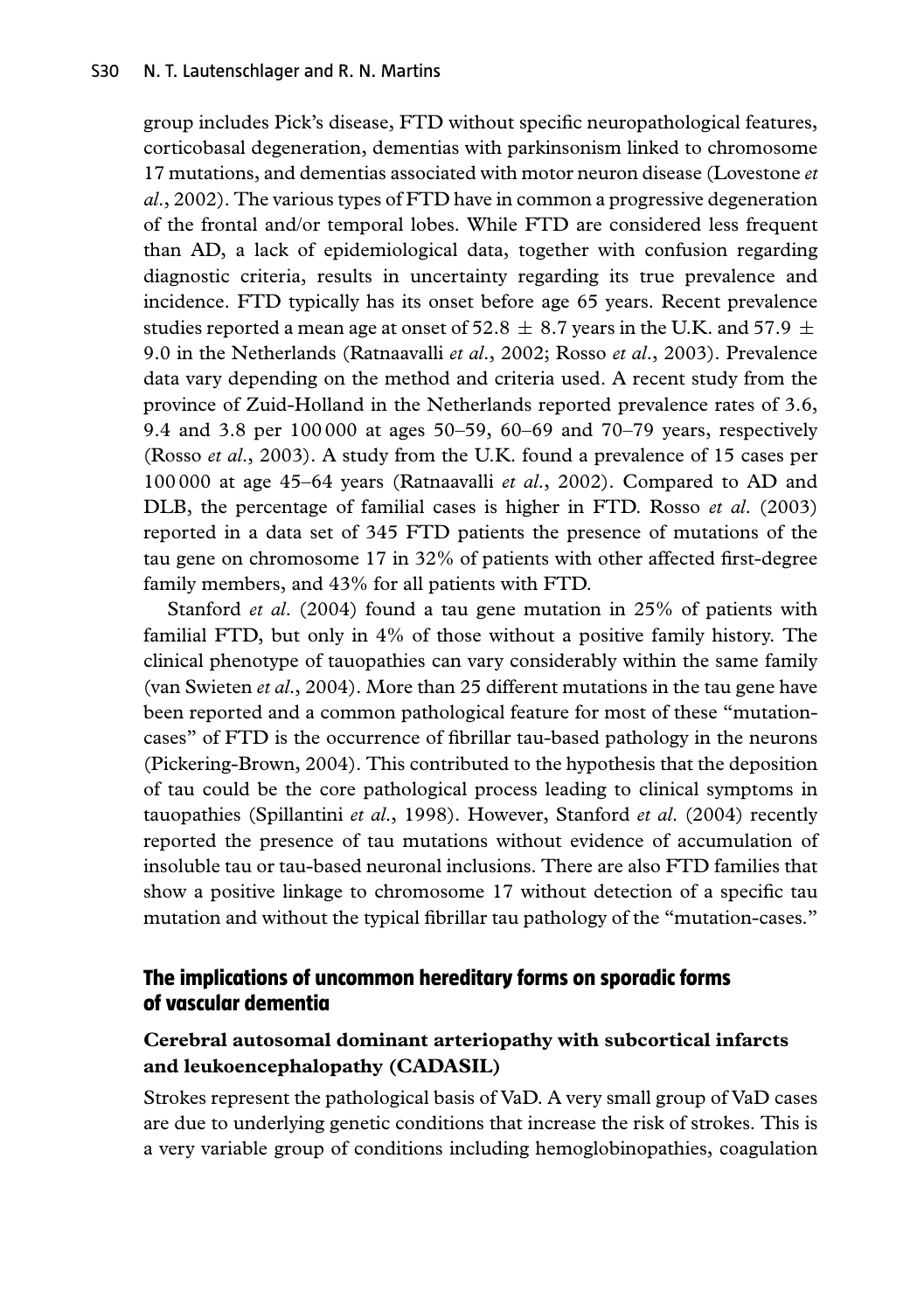disorders, mitochondrial disorders, connective tissue diseases and angiopathies, among others, which can trigger small- and large-artery disease, embolic or hemorrhagic strokes (Schmidt and Schmidt, 2002).

CADASIL is an uncommon inherited nonamyloid systemic angiopathy caused by mutations in the notch 3 gene on chromosome 19. It has been only recently identified as an uncommon cause of familial VaD, with some 100 families identified worldwide (Dichgans, 2004; Tournier-Lasserve *et al*., 1993). The clinical phenotype is highly variable, with age at onset as early as the twenties or as late as the seventies, and includes migraine with aura, epileptic seizures, transient ischemic attacks (TIAs), strokes and vascular cognitive impairment and dementia (Chabriat *et al*., 1995; Dichgans *et al*., 1998). Age at onset does not correlate with progression or severity of illness and mean age of death is around age 60 years (Desmond *et al*., 1999). Cognitive impairment is reported in 60% of cases, with two-thirds reaching the clinical threshold of a dementia syndrome at age 65 years. The dementia syndrome is mostly of a subcortical type (Dichgans *et al*., 1998). But how do mutations in notch 3 cause angiopathy and how does this lead to VaD? The missense mutations lead to a gain or loss of cysteine residues in the extracellular portion of the transmembrane notch 3 protein. The particular part of the protein affected is called the epidermal growth factor (EFG)-like domain (Dichgans, 2004). The angiopathy affects the cerebral small vessels and causes significant damage to the media and endothelium of smooth muscle cells. One hypothesis is that this angiopathy leads to a reduced ability of the blood vessels to autoregulate and thus results in reduced cerebral perfusion (Singhal *et al*., 2004). The majority of genotype– phenotype correlation studies in CADASIL could not find any impact on the site of the mutation on the phenotype. One possible explanation is that lacunar strokes might develop because of a sudden disruption of perfusion in the blood vessel, which requires, in addition to the genotype, the presence of additional modulating factors to exacerbate the situation (Singhal *et al*., 2004). One of these environmental factors has been identified as smoking in a recent genotype– phenotype study with 65 families with CADASIL from the U.K. (Singhal *et al*., 2004). The authors suggested that smoking could adversely affect vasomotor function (Iida *et al*., 1998) and induce a prothrombotic state (Hioki *et al*., 2001) in CADASIL patients.

#### **Conclusion**

Why are findings of the underlying causes of uncommon dementias relevant beyond the specific rare syndrome? One reason is that they might help us to identify clinically healthy family members at high genetic risk in these rare families with hereditary uncommon dementias. The assessment of these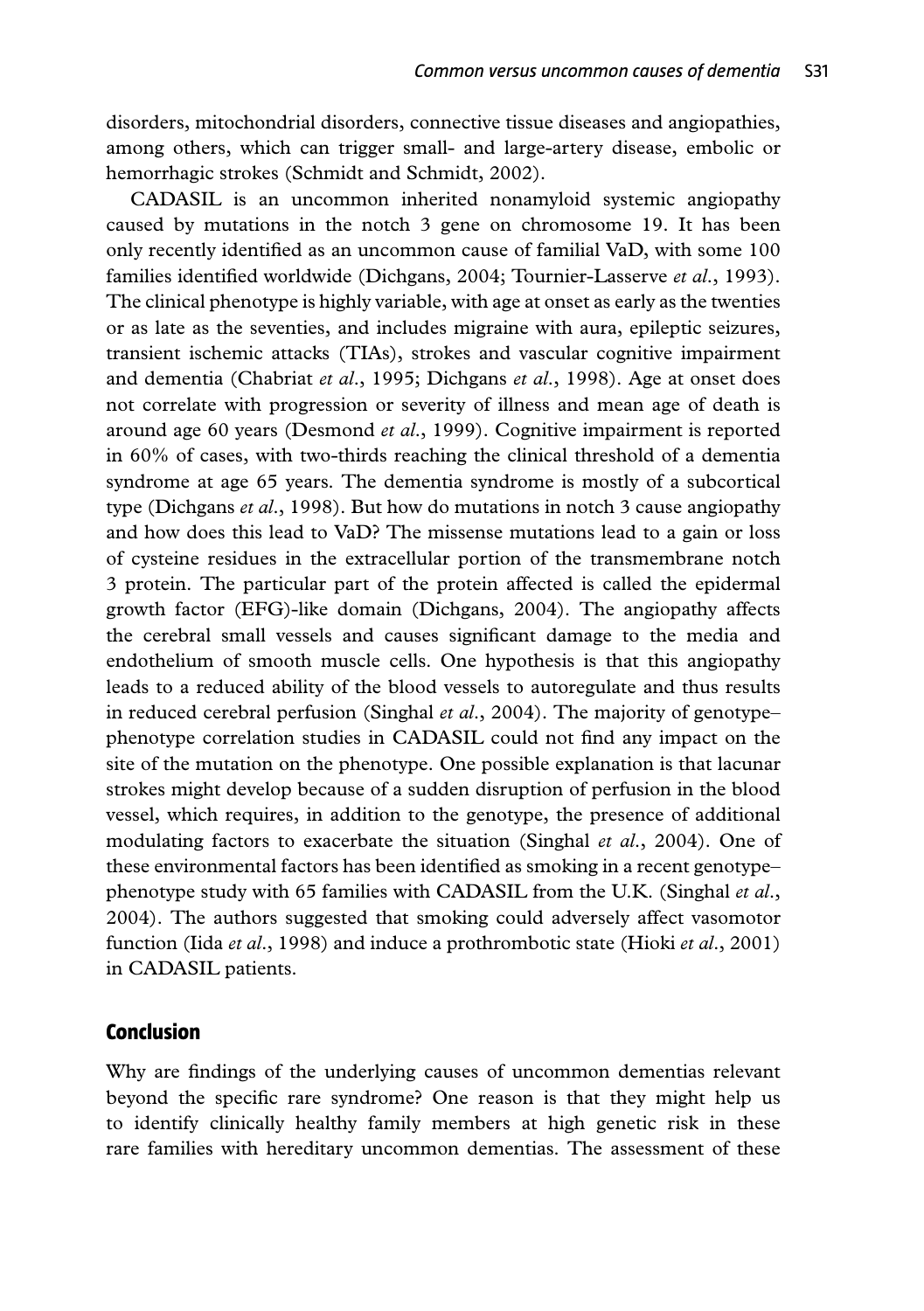"carrier" family members prior to clinical diagnosis helps us to understand the temporal relationship of the onset of clinical symptoms, which can also contribute to improving the early diagnosis of common dementias. Geschwind *et al*. (2001) reported that clinically "presymptomatic" carriers of families of familial chromosome 17 FTD showed significant executive dysfunctions decades before expected clinical onset. Findings such as these challenge disease-onset hypotheses and suggest that carriers might be already born with certain altered brain function. If this is true, even the use of the terminology "dementia," defined as acquired cognitive impairment, might need to be reviewed.

Modern drug development research frequently takes its origin from discoveries of pathological mechanisms present in rare-mutation families with AD or FTD with the aim of developing medications that might be of benefit to patients with AD or FTD in general. For example, the recent discovery that inhibitors to the glycogen-synthase kinase-3*β* (GSK-3*β*), the enzyme that mediates the phosphorylation of the tau protein, can effectively reduce the phosphorylation of tau (Mudher *et al*., 2004) might have a significant impact on drug development for treating tauopathies. This discovery is particularly impressive in that one of the substances effectively inhibiting GSK-3*β* is lithium chloride. Therefore, changes to the underlying hypotheses of pathological processes might also influence future treatment options for the large number of patients with common dementias (Pickering-Brown, 2004).

#### **Conflict of interest**

None.

#### **Description of authors' roles**

Both authors contributed equally to reviewing the literature and writing the manuscript.

#### **References**

- **Brett, F. M., Henson, C. and Staunton, H.** (2002). Familial diffuse Lewy body disease, eye movement abnormalities, and distribution of pathology. *Archives of Neurology*, 59, 464–467.
- **Chabriat, H.** *et al***.** (1995). Clinical spectrum of CADASIL: a study of 7 families. Cerebral autosomal dominant arteriopathy with subcortical infarcts and leukoencephalopathy. *Lancet*, 346, 934–349.
- **Cummings, J. L. and Cole, G.** (2002). Alzheimer disease. *Journal of the American Medical Association*, 287, 2335–2338.
- **Desmond, D. W., Moroney, J. T., Lynch, T., Chan, S., Chin, S. S. and Mohr, J. P.** (1999). The natural history of CADASIL: a pooled analysis of previously published cases. *Stroke*, 30, 1230–1233.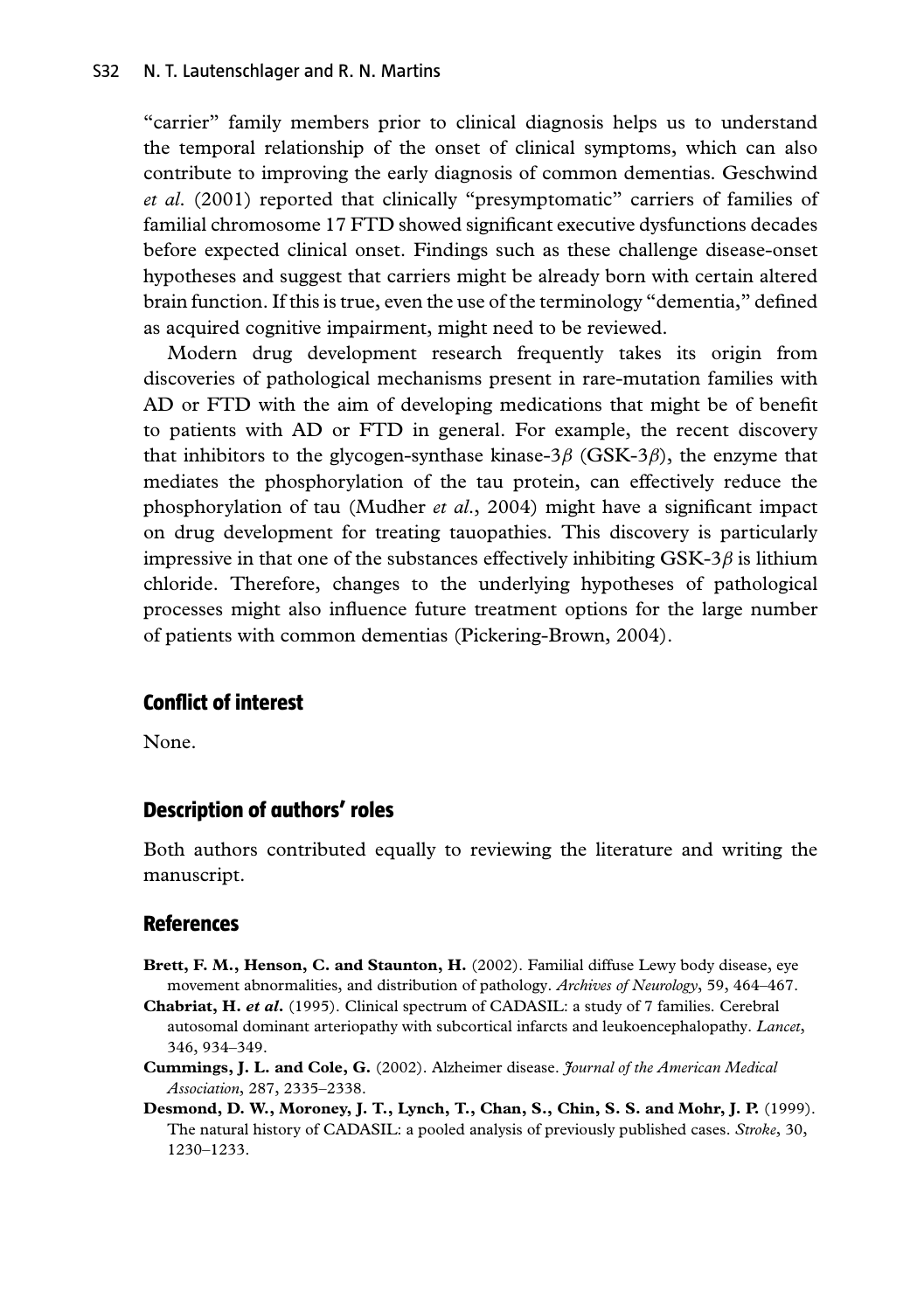- **Dichgans, M.** (2004). Hereditary forms of vascular dementia. In J. O'Brien, D. Ames, L. Gustafson, M. Folstein and E. Chiu (Eds.) *Cerebrovascular Disease, Cognitive Impairment and Dementia* (pp. 240–260). London: Martin Dunitz.
- **Dichgans, M.** *et al***.** (1998). The phenotypic spectrum of CADASIL: clinical findings in 102 cases. *Annals of Neurology*, 44, 731–739.
- **Galvin, J. E., Lee, V. M.-Y. and Trojanowski, J. Q.** (2001). Synucleinopathies. *Archives of Neurology*, 58, 186–190.
- **Galvin, J. E., Lee, S. L., Perry, A., Havlioglu, N., McKeel, D. W. Jr. and Morris, J. C.** (2002). Familial dementia with Lewy bodies: clinicopathologic analysis of two kindreds. *Neurology*, 59, 1079–1082.
- **Geschwind, D. H.** *et al***.** (2001). Dementia and neurodevelopmental predisposition: cognitive dysfunction in presymptomatic subjects precedes dementia by decades in frontotemporal dementia. *Annals of Neurology*, 50, 741–746.
- **Graeber, M. B. and Muller, U. ¨** (2003). Dementia with Lewy bodies: disease concept and genetics. *Neurogenetics*, 4, 147–162.
- **Hardy, J. A. and Higgins, G. A.** (1992). Alzheimer's disease: the amyloid cascade hypothesis. *Science*, 256, 184–185.
- **Hioki, H.** *et al***.** (2001). Acute effects of cigarette smoking on platelet-dependent thrombin generation. *European Heart Journal*, 22, 56–61.
- **Iida, M., Iida, H., Dohi, S., Takenaka, M. and Fujiwara, H.** (1998). Mechanisms underlying cerebrovascular effects of cigarette smoking in rats in vivo. *Stroke*, 29, 1656–1665.
- **Ince, P. G., Perry, E. K. and Morris, C. M.** (1998). Dementia with Lewy bodies. A distinct non-Alzheimer dementia syndrome? *Brain Pathology*, 8, 299–324.
- **Kosaka, K., Yoshimura, M., Ikeda, K. and Budka, H.** (1980). A cliniconeuropathological study of the "Lewy body disease". *Seishin Shinkeigaku Zasshi*, 82, 292–311.
- **Lovestone, S.** *et al***.** (2002). Genetics, molecular biology, neuropathology and phenotype of frontal lobe dementia. *British Journal of Psychiatry*, 180, 455–460.
- **McKeith, I. G.** (2002). Dementia with Lewy bodies. *British Journal of Psychiatry*, 180, 144–147.
- **McKeith, I. G.** *et al***.** (1996). Consensus guidelines for the clinical and pathological diagnosis of dementia with Lewy bodies (DLB): report of the consortium on DLB international workshop. *Neurology*, 47, 1113–1124.
- **Mudher, A.** *et al***.** (2004). GSK-3*β* inhibition reverses axonal transport defects and behavioural phenotypes in Drosophila. *Molecular Psychiatry*, 9, 522–530.
- **Pickering-Brown, S.** (2004). The tau gene locus and frontotemporal dementia. *Dementia and Geriatric Cognitive Disorders*, 17, 258–260.
- **Ratnaavalli, E., Brayne, C., Dawson, K. and Hodges, J. R.** (2002). The prevalence of frontotemporal dementia. *Neurology*, 58, 1615–1621.
- **Rosso, S. M.** *et al***.** (2003). Frontotemporal dementia in the Netherlands: patient characteristics and prevalence estimates from a population-based study. *Brain*, 126, 2016–2022.
- **St. George-Hyslop, P. H.** (2000). Molecular genetics of Alzheimer's disease. *Biological Psychiatry*, 47, 183–199.
- **Schmidt, H. and Schmidt, R.** (2002). Genetic factors. In T. Erkinjuntti and S. Gauthier (Eds.) *Vascular Cognitive Impairment* (pp. 85–100). London: Martin Dunitz.
- **Singhal, S., Bevan, S., Barrick, T., Rich, P. and Markus, H. S.** (2004). The influence of genetic and cardiovascular risk factors on the CADASIL phenotype. *Brain*, 127, 2031–2038.
- **Spillantini, M. G., Murrell, J. R., Goedert, M., Farlow, M. R., Klug, A. and Ghetti, B.** (1998). Mutation in the tau gene in familial multiple system tauopathy with presenile dementia. *Proceedings of the National Academy of Sciences of the United States of America*, 95, 7737–7741.
- **Stanford, P. M.** *et al***.** (2004). Frequency of tau mutations in familial and sporadic frontotemporal dementia and other tauopathies. *Journal of Neurology*, 251, 1098–1104.